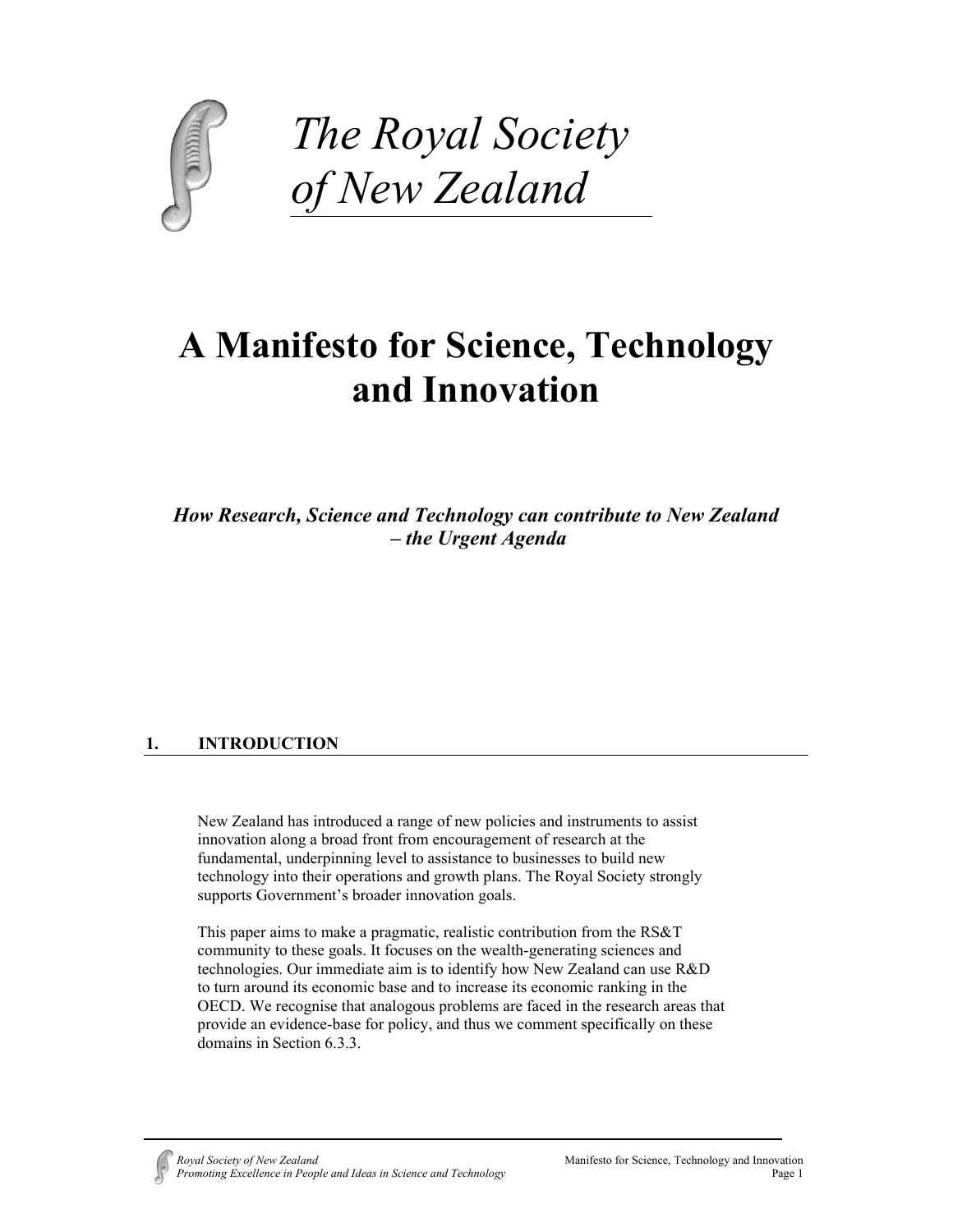The Royal Society represents science and technology in New Zealand and internationally. We promote, invest in, and celebrate excellence in people and ideas in S&T and put them to work as an example and inspiration to New Zealanders. We are the independent and authoritative voice for New Zealand's research, science and technology community. We share the view that all partners in New Zealand's knowledge society must work together**.** 

The Society's Act of 1997 requires us to invest our efforts to:

## **Contribute to New Zealand Society by:**

- □ Promoting public awareness, knowledge, and understanding of S&T
- Advancing S&T education
- $\Box$  Providing expert advice on important public issues to the Government and the community:

## $\Box$

## **Support New Zealand's S&T community by:**

- Encouraging, promoting, and recognising excellence in S&T
- Providing an infrastructure and other support for the professional needs and development of scientists and technologists:
- Establishing and administering for members a code of professional standards and ethics in S&T.

# **3 WHY THIS MANIFESTO?**

This paper fulfils our responsibility to provide expert advice on important public issues to the Government and the community. It embodies conclusions drawn from a series of four Royal Society conferences held between 1996 and 2000. The 2000 meeting reviewed ways in which urgent changes in the RS&T sectors could help to kick-start our knowledge society.

# **3.1 WE MUST ACT NOW**

Over the past 50 years New Zealand has fallen from third to  $25<sup>th</sup>$  in the OECD ranking of GDP per capita. Many of the countries that have overtaken New Zealand were in poverty in 1950 and faced crises situations ranging from economic desperation to national survival. They achieved their current standing through applying technology, underpinned by the provision of appropriate financial and human resource, a sound understanding of relevant areas of science, effective mechanisms for technology transfer and having a focus on a benefit to society, ie wealth generation. While there was no common path to prosperity some common philosophies can be summarised:

| <b>Vision</b>            | These successful countries embraced technology as the key to wealth                                        |  |  |  |
|--------------------------|------------------------------------------------------------------------------------------------------------|--|--|--|
| <b>Focus</b>             | Governments took decisions and selected areas of science and technology<br>that would meet their needs.    |  |  |  |
| <b>Commitment</b>        | Decision makers recognised that considerable time would be required to see<br>the benefit of their actions |  |  |  |
| <i><b>Investment</b></i> | Governments recognised that significant selective and government-led<br>funding would be required.         |  |  |  |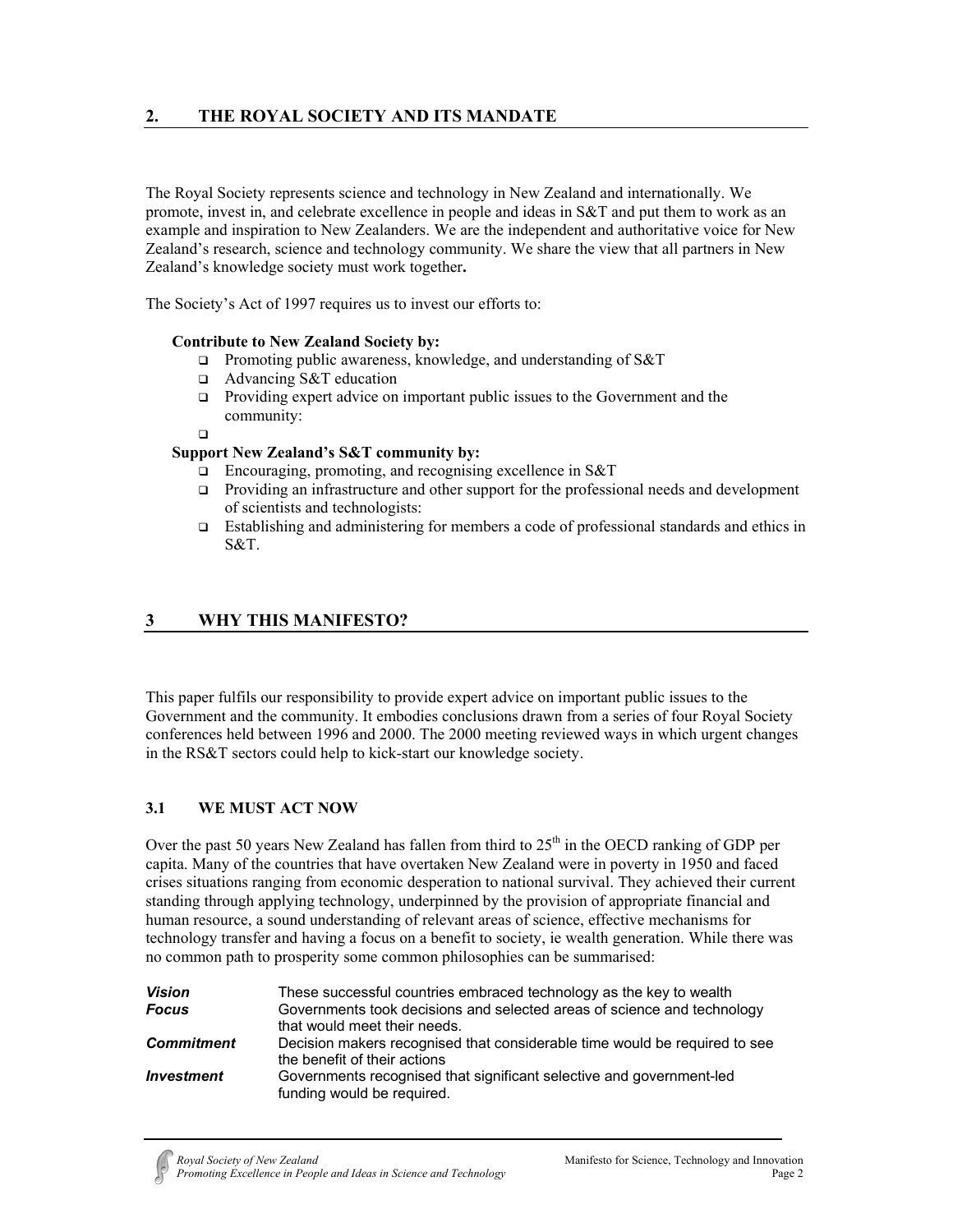# **3.2 WE MUST IMPROVE OUR RESEARCH MIX**

Over the past 20 years New Zealand has tackled economic crises via market-driven restructuring. While these solved some problems New Zealand still relies heavily on a commodity-driven economy in a world where commodities fall in value by 1-2% per year. As a result we have a chronic balance of payment deficit and a rapidly depreciating currency. There are no signs that the slide down the OECD ranking can be arrested or reversed. New Zealand will inevitably find it increasingly difficult to afford the benefits of the knowledge generated and applied elsewhere.

Recent increases in government RS&T funding, are encouraging, but, the level has only now reattained the levels of the early 80s, and current funding per capita, at US\$75 per person ranks us 16<sup>th</sup> in the OECD; less than half that of Australia and about 30% that of the USA. Increasing the per capita expenditure to US\$100 (by increasing our government expenditure to 0.8 % of GDP) would only improve our ranking from  $16<sup>th</sup>$  to  $15<sup>th</sup>$ .

As important as the total amount in the science "envelope" is the distribution of government funding. Of all the OECD countries, New Zealand allocates the highest proportions of its public sector R&D funding to Environment, Resources, Agriculture, Forestry and Fishing. Consequently we allocate the lowest proportion of our investment to industrial R&D. Our current profile reflects the natural advantage conferred by our climate, and the importance of tourism and primary industries to New Zealand's economy. Likewise, support must continue for environmental research specific to New Zealand. Disinvestment in related research areas in the Public Good Science and Technology envelope exposes us to the risk that (a) core competencies required to examine the new biotechnologies may be irreversibly lost and (b) we will erode our competitive advantage in primary production. New funding however leads to the possibility of improving our "research mix".

For the long-term benefit of New Zealand, a significant proportion of any new funding should be directed to underpinning high growth sectors in the NZ and global economy. While investment in Agriculture, Forestry and Fisheries underpins the development of a biotechnology sector, there is little support given to other high-growth areas such as pharmaceuticals, electronics, communications, software, etc.

# **3.3 PUBLIC AND PRIVATE INVESTMENT MUST WORK TOGETHER**

Public investment does not drive out private sector funding. This has clearly been shown in New Zealand where a *reduction* of Government funding has been accompanied by a *loss* of private sector funding. A 1996 survey showed that, of the 300,000 or so business entities in New Zealand, only 700 possessed any R&D capability of their own. New evidence is coming to light that public investment in RS&T attracts private sector funding. For example 70% of all biotechnology patents in the US cite papers originating in public institutions that carried out the science underpinning the patent. Silicon Valley owes much of its existence to defence R&D and procurement programmes and many of the Route 60 companies are based on RS&T emerging from MIT, the Radiation and other government laboratories. One factor that would reinforce New Zealand's science community more than any other, would be the presence of an entrepreneurially-spirited, technologically-literate, private sector.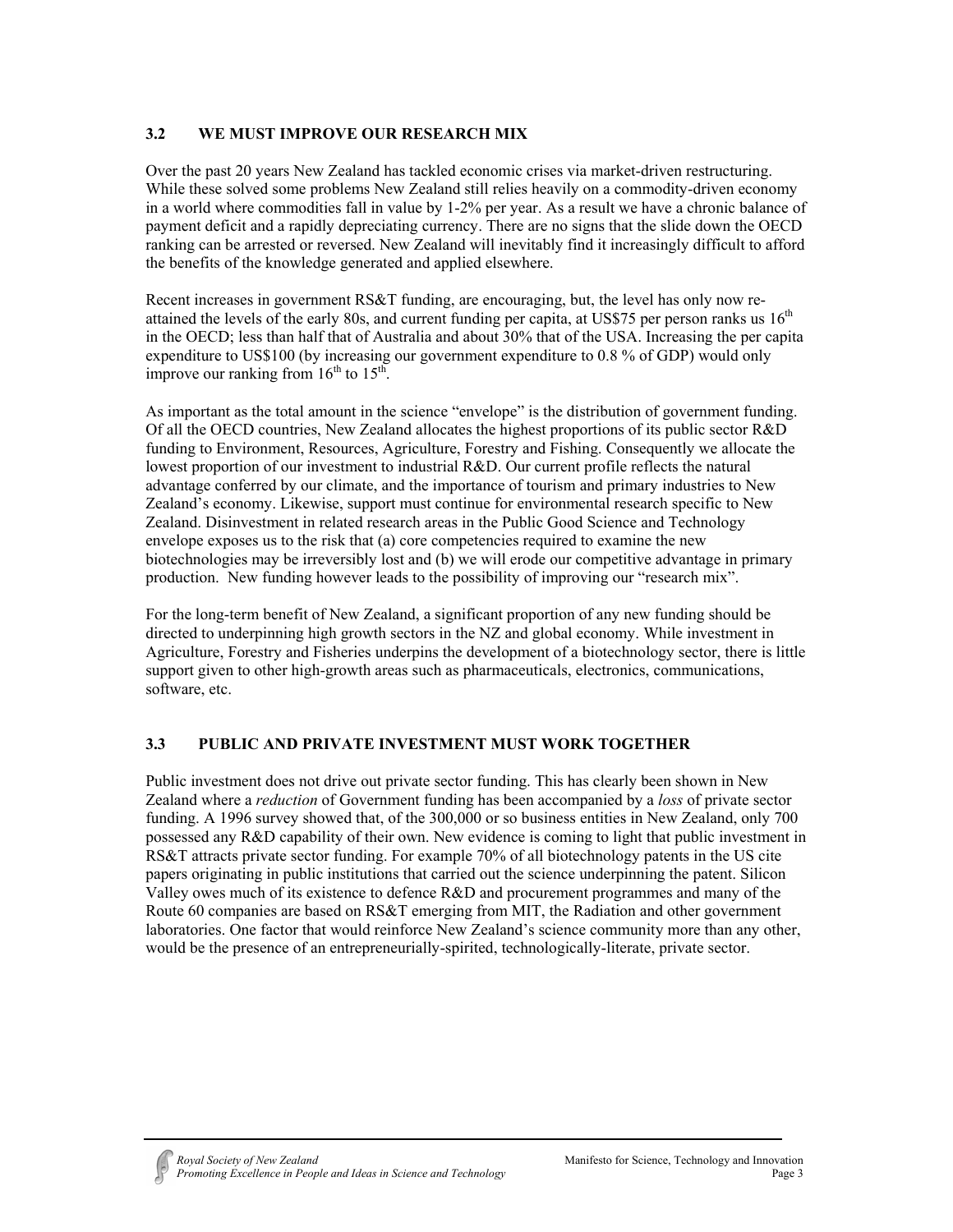The Government has set out four goals for RS&T which aim to develop human capital, and to enhance our knowledge of the economic, environmental, social and health determinants of our wellbeing. **We also believe there are four "behavioural" goals for research:**

- **Excellent and Effective Research for New Zealand's Benefit** encouraging focus and producing excellent research outputs for New Zealand, and particularly intellectual property capable of generating significant export earnings.
- **Excellent and Effective Researchers** developing, and retaining excellent researchers / innovation workers for the national needs, and using them effectively across the full spectrum of activity from basic to applied research, from wealth generation to policy application.
- **Effective Critical Masses and Concentrations of Researchers** developing and maintaining an excellent research capability / infrastructure based upon networks, collaboration and cooperation across the public and private sectors.
- **Effective Use of Research to underpin Public Policy and Private Sector Innovation** developing a cadre of New Zealanders who are S&T-literate, and are intelligently able to commission needed research, interpret its results, and embody their findings in public policy and the private sector.

# **5. CURRENT PROGRAMMES AND GAPS**

The Table below places relevant government programmes into an "innovation spectrum" running from *near to application* to research which is *underpinning.* An "innovation system" is that mix of creators and exploiters of ideas which, when joined in effective partnerships, can combine knowledge from a wide array of disciplines into a new product, service or application.

New Zealand urgently needs a system where innovators are connected to each other in a web so that new avenues of opportunity can be created. While individual elements of an innovation system exist, New Zealand offers little encouragement for them to work together. In fact much of what we do has the side effect of discouraging effective partnerships.

## *We have to build:*

- *Research linkages which stimulate partnerships in delivering public and private goods and services.*
- *A private sector which values and performs research because it sees the commercial advantage in delivering value added in the economic, social and environmental spheres.*
- *A private sector which matches or outperforms its counterparts in the OECD in exploiting research and technology*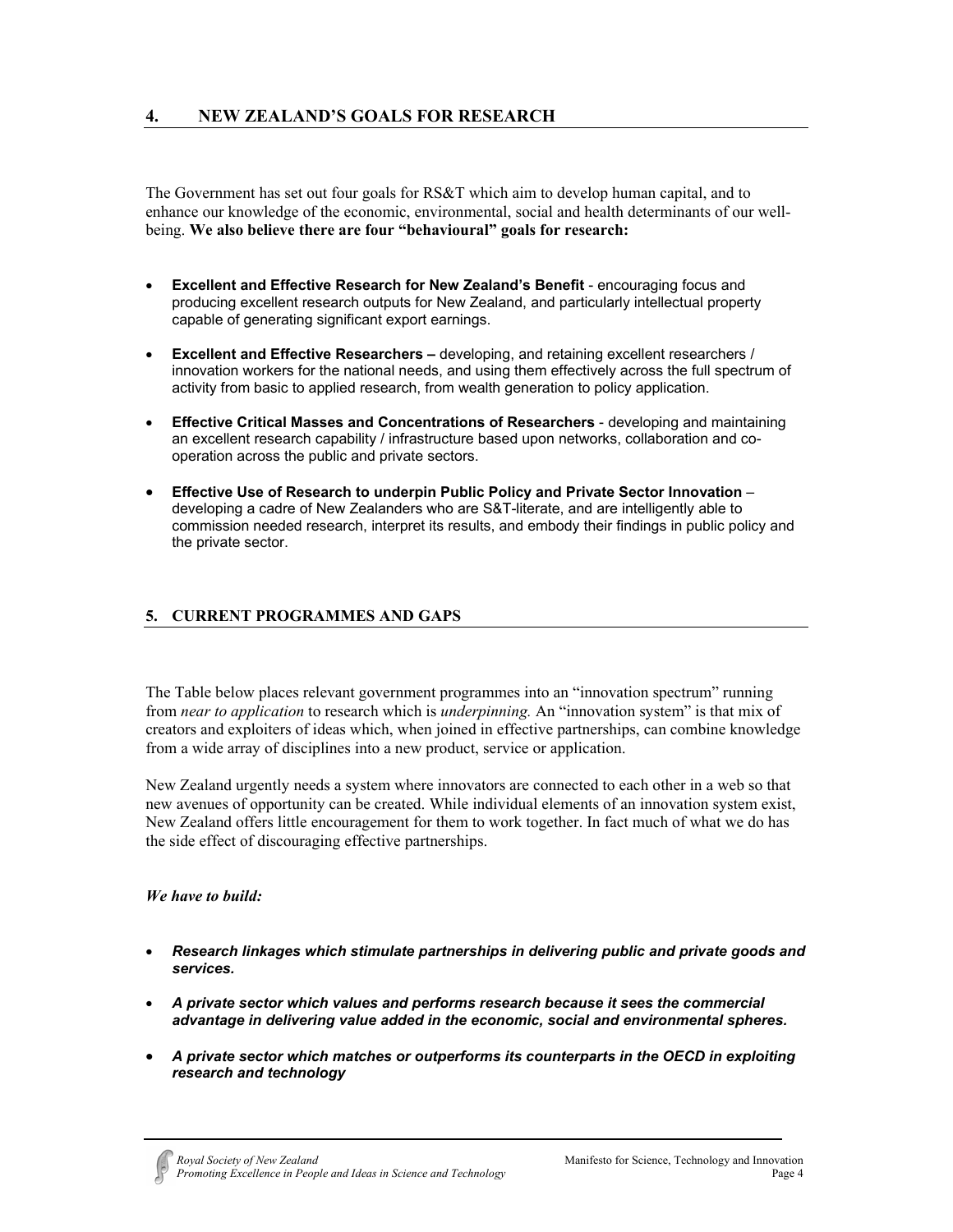| Place on the                  | Government Goals for RS&T <sup>1</sup> .                          |                                                                            |                                                                                             |                                                                               |  |
|-------------------------------|-------------------------------------------------------------------|----------------------------------------------------------------------------|---------------------------------------------------------------------------------------------|-------------------------------------------------------------------------------|--|
| <b>Spectrum</b>               | <b>Economic Goals</b>                                             | <b>Capacity Building</b>                                                   | Social, Health,<br><b>Environmental, Govt</b><br>Depts' research                            | <b>Gaps/Opportunities</b>                                                     |  |
| Near to<br><b>Application</b> | <b>Trade New Zealand</b><br>Industry New Zealand<br>Bizinfo etc.  |                                                                            |                                                                                             | <b>Encourage Foreign</b><br><b>Direct Investment</b><br><b>Tax incentives</b> |  |
| ⇓                             | Venture Capital<br>Seed Capital<br>Incubators                     | Enterprise Scholarships -                                                  |                                                                                             | <b>Help SMEs</b>                                                              |  |
| ⇓                             | <b>Grants for Private Sector</b><br><b>R&amp;D \$12M</b>          | eventual \$20M<br>Maori Scholarships - \$0.4M                              |                                                                                             | IP use and protection                                                         |  |
|                               | Technology New Zealand<br>\$25M                                   | Post Doctoral Fellowships<br>$-$ \$5M,                                     | Research in Government<br>Departments - \$95M                                               | <b>Public/Private</b><br>partnerships                                         |  |
| ⇓                             | Research for Industry-<br>\$170M                                  | Doctoral Scholarships -<br>eventual \$10M                                  |                                                                                             | <b>Target value-added</b><br>research                                         |  |
|                               |                                                                   |                                                                            | HRC - Health research -<br>\$48M                                                            | Long-term policy<br>commitment                                                |  |
| ⇓                             | NERF-\$51M                                                        | <b>NERF</b>                                                                | FRST Social (\$4.3M),<br>Maori (\$2.7M), Health<br>(\$1M) Environmental<br>(\$84M) research | Specialise in tertiary<br>sector research                                     |  |
| ₩                             |                                                                   | Science and Innovation<br><b>Advisory Council</b>                          |                                                                                             | <b>Review EFTS, loans</b><br>and Equipment<br>funding                         |  |
| ⇓                             | EFTS-funded research in Universities - \$144M <sup>2</sup>        |                                                                            |                                                                                             | <b>Conserve Human</b><br><b>Capital. Rationalise</b><br>teaching              |  |
| Under-<br>pinning             | Public-Good-orientated Non-Specific Output Funding (NSOF) - \$27M | <b>Develop New</b><br>Zealand's capacity to<br>absorb overseas<br>research |                                                                                             |                                                                               |  |

# **Table 5.1 New Zealand's Innovation Programmes**

 $\overline{a}$ 

 $<sup>1</sup>$  The bulk of funds that are allocated by Government for "public good" science are distributed through the Foundation for Research,</sup> Science and Technology (FRST), the Health Research Council (HRC) and the Royal Society of New Zealand (RSNZ). Of these, FRST administers the largest budget which includes research to stimulate economic growth, innovation and new industries. These include Technology New Zealand, Research for Industry (RFI), the New Economy Research Fund (NERF), environmental, social and Maori research and funds for doctoral and post-doctoral fellowships (including the Education fund for academically elite doctoral and post-doctoral candidates). The HRC targets the health and biomedical research sectors and the RSNZ invests the Marsden Fund in basic research. These agencies distribute funds across public (Crown Research Institutes, Universities, Polytechnics, health agencies) and private sectors. A separate component of Government's research budget is distributed through the Ministry of Education to tertiary education providers and some funding for policy and operational research is allocated directly to Government Departments. A range of agencies (eg. Lottery Health, the Cancer Society, charitable research foundations) make a significant contribution to research in specialised areas, particularly in the health sector.<br><sup>2</sup> Estimate.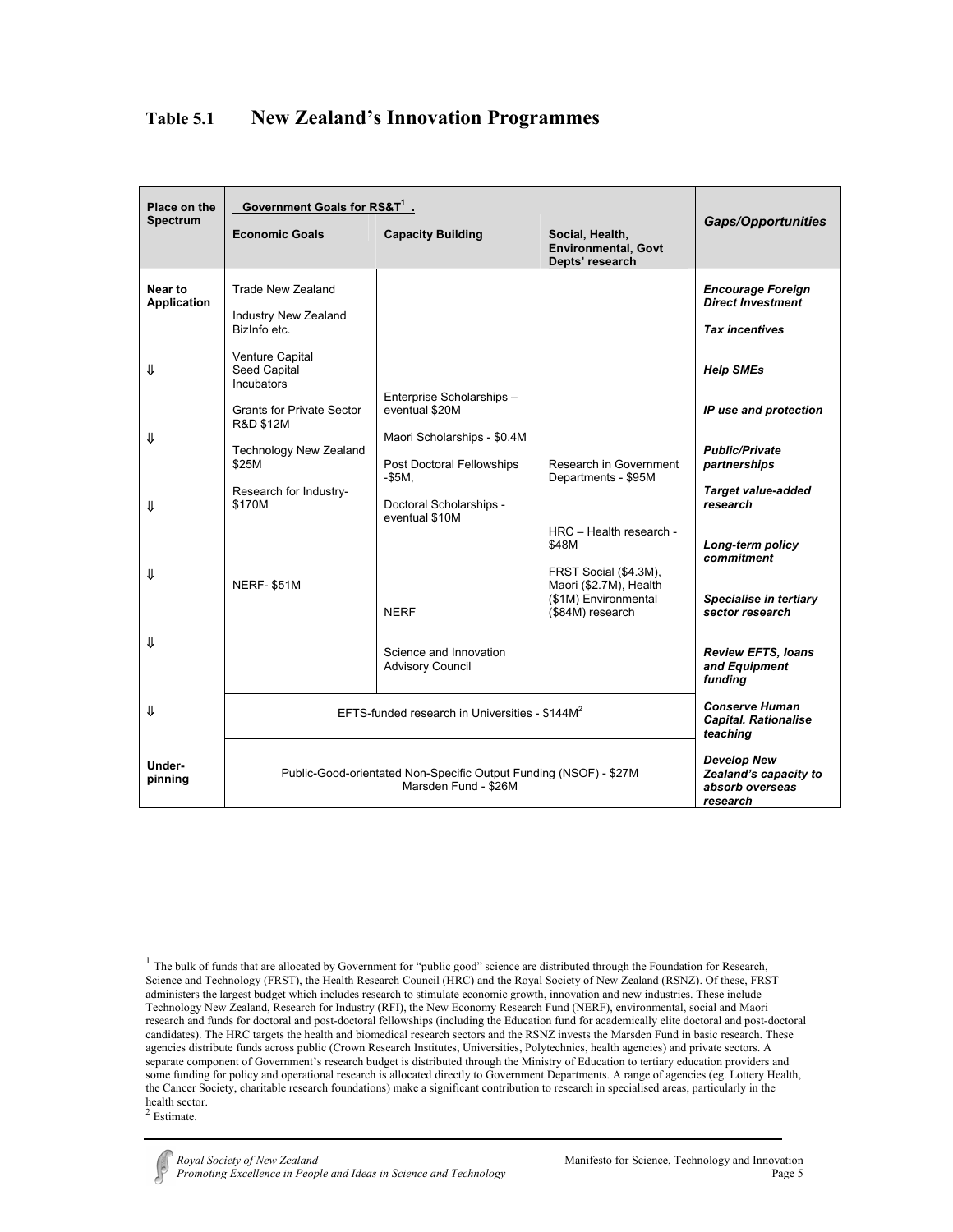# **6.1 LEADERSHIP IN INNOVATION**

Two key factors emerge from countries that have succeeded in making a major shift to a knowledgebased economy, for example Taiwan, Singapore, Ireland and Finland. The first is leadership at the highest political levels, expressed through a coherent strategy for change. The second is a shift in societal values, based on an awareness of the need for change. If New Zealand is similarly to shift its direction, we will require political leadership plus significant public education and awareness. The science and technology community has an important role to play in the latter. We are far more likely to succeed if we are able to work within the framework of a nation-wide strategy for change.

At the heart of this strategy are four major elements:

## **Vision**

*New Zealand needs significant political leadership from the highest level,* in which a vision for change is clearly expressed. This vision should encompass an emphasis on innovation and wealth generation through knowledge.

## **Focus**

*New Zealand must identify and target winning areas of innovation.* These might include new bio-technologies, health or well-being promoting food products, software development, electronics and communications technologies, development of new materials, or the development visual arts and design based on our unique physical and cultural environment. Prioritisation is essential as NZ has limited resources to carry out R&D at a globally competitive level. A key factor in selecting these targeted areas should be the capacity to generate new wealth.

## **Commitment**

A knowledge society is built on human capital and a willingness to provide the long term support necessary to establish careers and infrastructure needs. In order to acquire and then harness that capital our strategy must encompass the time-scales associated with higher education and professional employment. *Our approach must be long-term and bi-partisan, minimising upheavals in policy.* We must send appropriate signals to young people about their career choices and to the institutes regarding their management policies.

## **Investment**

New Zealand has suffered from significant market failure in innovation, as we have not captured or appropriated innovative developments from research. Private investment patterns tend to favour real estate over new technology. We have a shortage of venture capital and our private sector under-invests in R&D. Government-funded human capital investments have often been misdirected. The proportion of students enrolling in science, technology and engineering programmes is in severe decline. In key areas of physical and biological sciences and in software engineering, only small numbers of students are enrolling. *Government must target investment in order to meet the needs of the country.*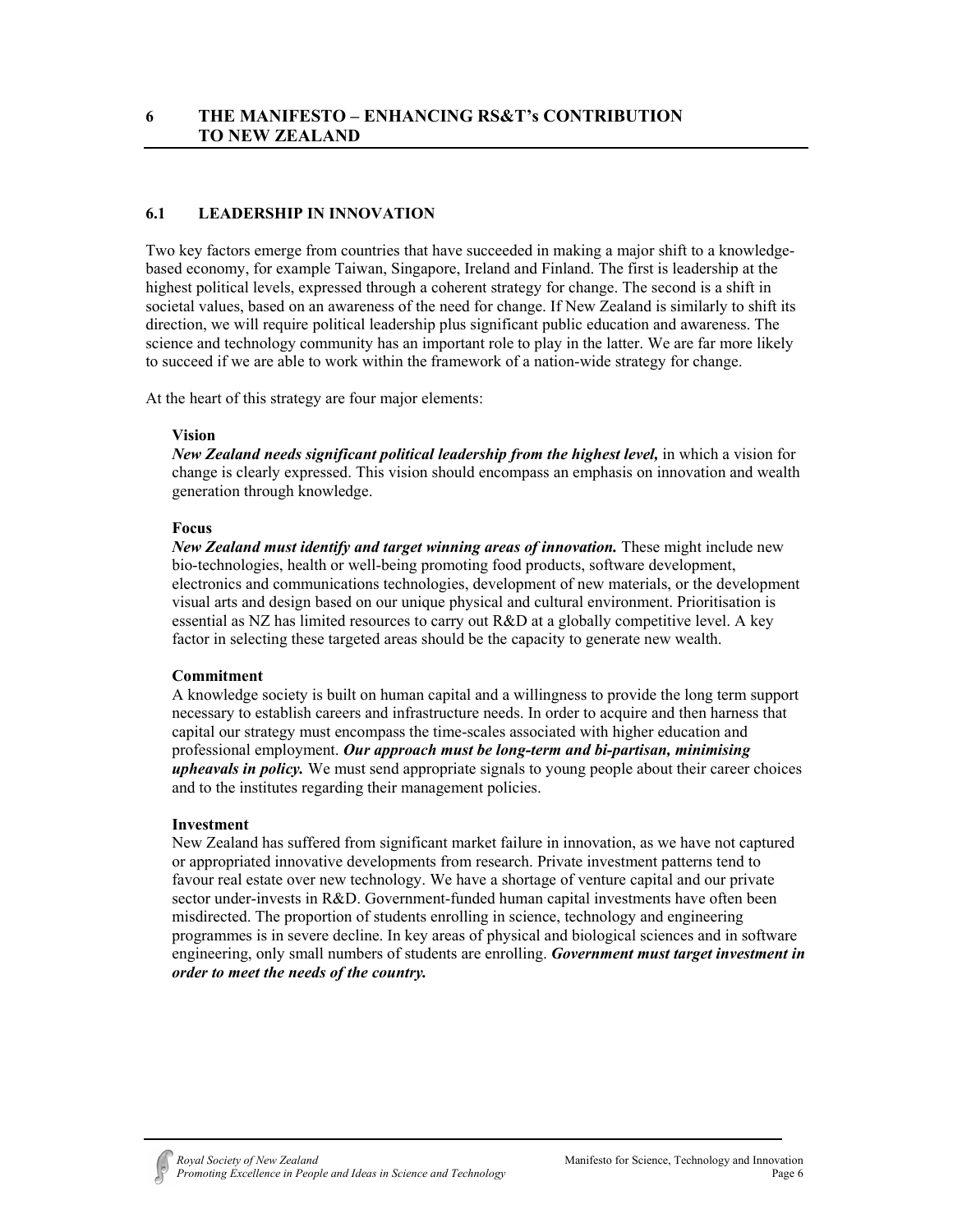# **6.2 ISSUES REQUIRING URGENT CHANGE**

# **6.2.1 Human Capital – the issues:**

Human capital issues are arguably the most severe constraints prohibiting achievement of a knowledge society. The broad parameters to be addressed in any human capital strategy include:

- 1. Education and training not just in terms of volume but also matching supply with demand for a skilled workforce of scientists, technologists, technicians and support staffs.
- 2. Attracting sufficient students and apprentices into developing areas of science and technology.
- 3. Recruiting a skilled workforce from those recently trained in New Zealand and by migration.
- 4. Retaining a skilled workforce both New Zealand-trained and immigrant. We must recognise that
	- New Zealand is a small player in a world system of highly skilled and mobile workers that includes the USA, Japan and the EU, and the smaller but critical player, Australia. For a wide range of demographic and economic reasons we will have (a) difficulty recruiting highly skilled migrants, (b) retaining the New Zealand-resident (NZ-trained and migrant) skilled workforce, and (c) attracting back to New Zealand trained highly skilled workers from jobs overseas. Recently the net losses have gone beyond younger scientists into older age groups, and thus we may be losing both the newly trained and those who hold the tacit skills.
- 5. Negative factors affecting training, recruitment, retention and attraction back to New Zealand include:
	- Short duration of contracts for people starting careers in relation to the normally long duration before research outputs are achieved
	- Personal debt resulting from the student loan scheme
	- The lack of early career support systems
	- Low pay. Many scientists start on salaries below those of other NZ professionals, and at a later stage in their lives (eg 10-12 years after starting university, as against 5-6 years common for other professionals). As a result, it is not financially worthwhile to carry out postgraduate study.

An urgent challenge is to re-stabilise the RS&T work force by favouring longer, rather than shorter research contracts. The loss of a research grant can lead suddenly to the loss of valued researchers While some solutions will bear fruit over the longer term, several human resource issues can be addressed immediately:

# **Responses**

- *1. The student loan scheme must be rethought. This manifesto advocates a review of:*
	- *rates of interest;*
	- *mode of repayment (through the tax system);*
	- *earning level at which repayment starts;*
	- *effects arising from the differential costs associated with various courses;*
	- *the system favours those studying shorter courses which take them into service industries and disadvantages those doing masters or PhD courses that are necessary for the training of scientists.*
- *2. Shift from short-term contracts (1-3 years) for beginning scientists (eg. after a post-doctorate) to a longer tenure (say 5-10 years as is the custom overseas).*
- *3. Restructure some of the instruments intended to capture young scientists (eg Bright Future).*
- *4. Address the problem of career instability, with a fund created to make employment continuity and retraining possible for high performing scientists, in those areas where funding is being reduced.*
- 5. *Establish a data base relating to supply and demand to document New Zealand scientists, technologists and technicians overseas (ie NZ-trained, and those who have been skilled migrant workers in New Zealand in the past).*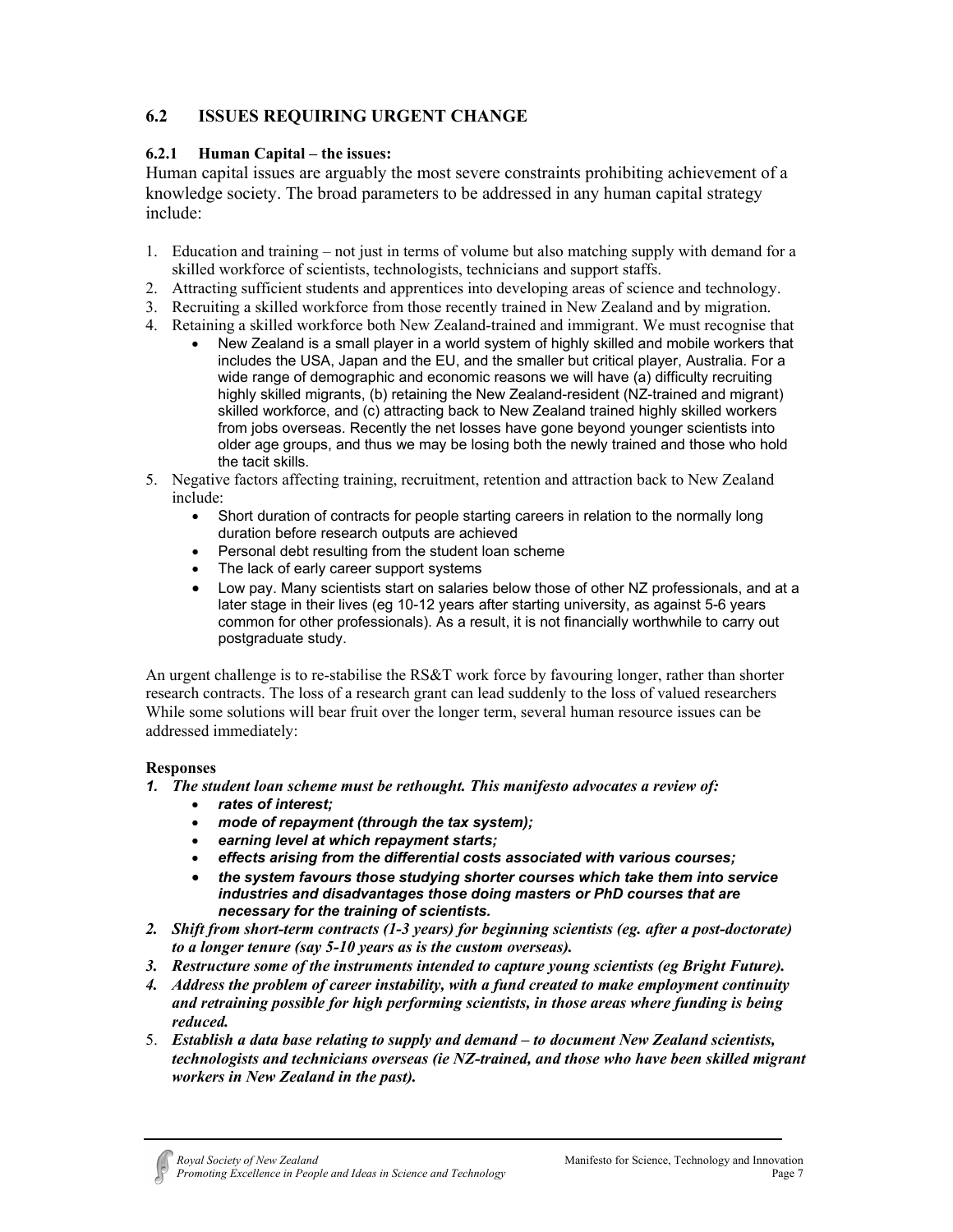# **6.2.2 Public/Private Collaboration – the Issues**

Sixty cities around the world have populations greater than New Zealand, and 40 of the Fortune 500 companies have revenues greater than the New Zealand GDP. New Zealand is such a small player in the global scene that all of the benefits of internal collaboration have to be sought if the country is to have a competitive position in the global community and survive and prosper in the  $21<sup>st</sup>$  century.

The science reforms have to a large extent made CRIs and universities competitors for funding and this has had the effect of driving a wedge between them. New Zealand must find a research funding process that does not have this effect.

To achieve the highest possible returns on investment the various parts of the New Zealand innovation system must be closely integrated. Strengthening horizontal links between CRIs and universities would strengthen the national research network. The providers of knowledge, skills, human resources and capabilities must work closely together, and with those who benefit from them. The recent moves to reduce the level of destructive competition for the small and (until recently) shrinking, pool of R&D funding is to be welcomed. Likewise the Government encouragement and support of closer links with industry and other users of R&D are to be applauded.

# **Responses**

- *1. Encourage closer links between CRIs, Industry and universities through joint R&D, and TT projects to increase the effective pool of researchers available to work on a selected topic.*
- *2. Encourage the development of new companies exploiting high-tech products that might be spin-offs from universities or CRIs through appropriate fiscal policies and support that will minimise the risks of start-up and growth. These might include:* 
	- *Targeted tax relief*
	- *Direct grants*
	- *Business assistance through serviced incubators*
	- *Service provision*
	- *Assistance with intellectual property protection*
- *3. Establish "return-provisions" to allow university or CRI staff time to establish a spin-off company at minimal risk to their future (the French CNRS allow scientists up to 6 years to establish a business, when they can return to a similar position to the one they left).*
- *4. Improve secondment provisions for scientists between CRIs, universities and industry to reduce the barriers to effective collaboration and exploitation of their findings.*
- *5. Remove tax disincentives to R&D activities.*
- *6. Consider further grant and tax subsidies which focus on start-up businesses and encourage industrial R&D, that match those available to businesses elsewhere.*
- **7.** *Alter tax provisions to encourage gifting and endowments.*

# **6.2.3 Infrastructure and Equipment – the issues**

The physical infrastructure of New Zealand Science and Technology includes buildings and capital equipment. In the full-cost-recovery funding system used for the Government's RS&T investment through the FRST, RSNZ and HRC, the provision of capital items is left to the provider but with the opportunity for full depreciation. In principle, and if properly managed, this approach should provide for all capital requirements except very large items (eg. research vessels or very high field NMR spectrometers), where the capital cost is too high for any one institution to manage. It is in the area of very expensive items (greater than \$1Million) that NZ has fallen behind the rest of the world and increasingly equipment intensive science can no longer be carried out in NZ The provision of especially large items may need the formation of special inter-institutional consortia. Within the framework of an increasing national investment in RS&T, a case can be made for the formation of a large equipment seeding fund.

By and large, the Crown Research Institutes have maintained and even enhanced their capital equipment except for the very expensive items.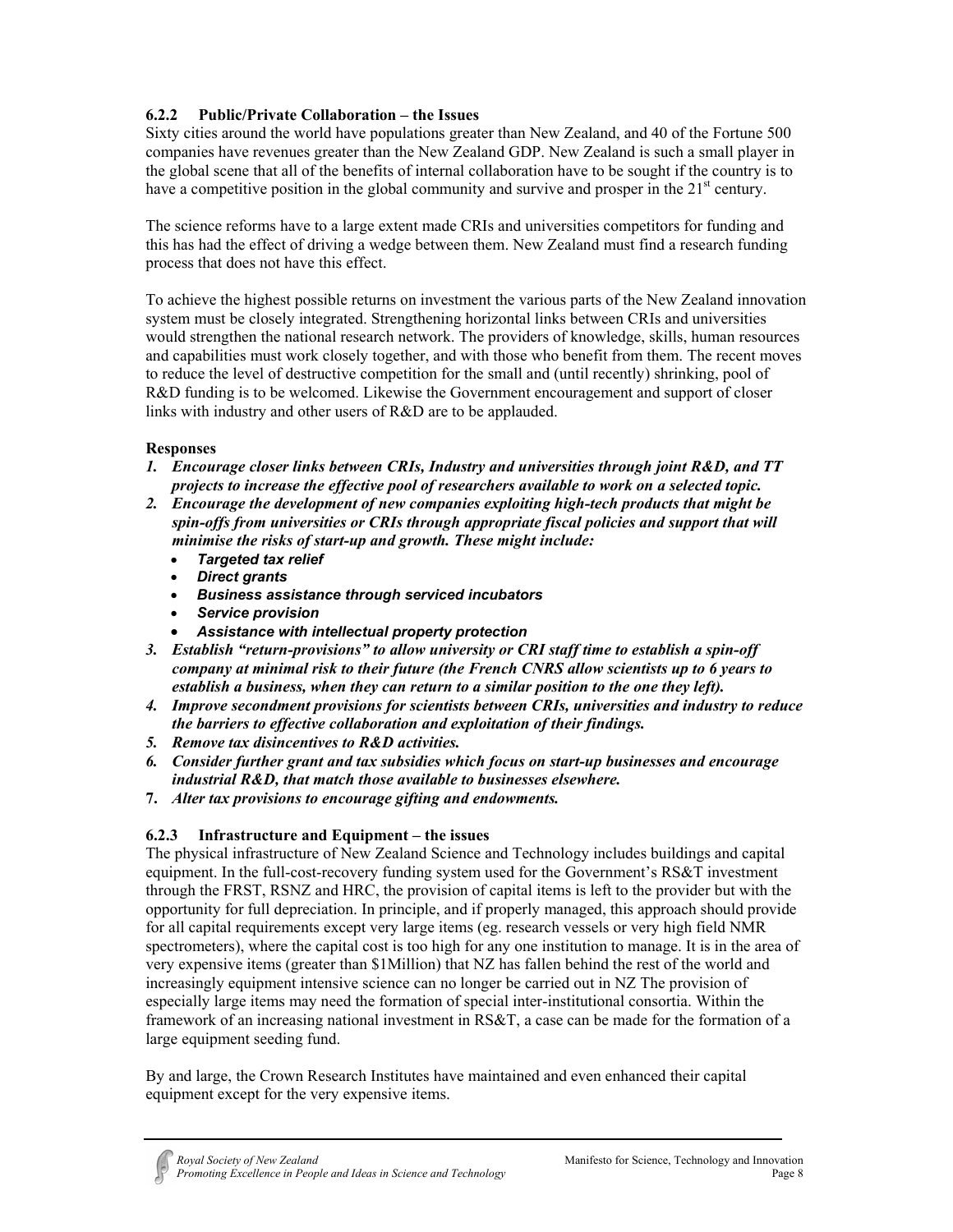However, universities have identified a number of problems in providing and maintaining capital equipment. Our university investments in capital equipment have slipped behind equivalent institutions in Australia, Europe and the US. Much university research is carried out as part of their advanced teaching functions and their provision of human capital critical to our national innovation strategy. The present EFTS model of funding model provides strong disincentives for universities to invest in capital infrastructure critical for research in science, technology and engineering. This issue is addressed in Section 6.2.4 below.

EFTS funding system has encouraged universities to build up student numbers, and it would also appear that some universities have preferred to invest in new buildings rather than in capital items for research. It can be argued that in part this has been due to management failure in the use of depreciation funds under Vote RS&T grants. Individual project leaders have sometimes been reluctant to amortise their research equipment fully, while some institutions have failed to appreciate their leadership role as investors in large capital items. The changes in funding mechanisms have also affected the provision of identified funding for the maintenance of research libraries and national databases.

The end result is that university investments in capital equipment have slipped behind equivalent institutions in Australia, Europe and the US. Much university research is carried out as part of their advanced teaching functions and their provision of human capital critical to our national innovation strategy. The present EFTS model of funding model provides strong disincentives for universities to invest in capital infrastructure critical for research in science, technology and engineering. This issue is addressed in Section 6.2.4 below.

Many researchers have called for the establishment of a competitive equipment research fund. Such a fund would not necessarily conflict with EFTS-based research activity. The establishment of such a central fund may need to be accompanied by efficiency gains achieved by rationalising teaching and research provision in expensive science areas.

# **Responses**

- *Rationalise tertiary teaching and research in expensive subject areas of critical importance to our innovation strategies, providing incentives for collaboration by means of new funding for infrastructure.*
- *Establish a competitive fund for the purchase of very large items of equipment.*
- *Establish a mechanism of funding identified key regional research libraries and national research databases.*

# **6.2.4 The Education-Research Interface – the issues**

Universities have a research-led teaching function required under the Education Act. Universities benchmark their standards internationally by ensuring that their staff carry out internationally peerreviewed research work. This activity is vital to New Zealand's status as a first world nation, and to the maintenance of the highest levels of education in the provision of our future human capital needs. All funding for this type of research is presently via the EFTS device, which encourages tertiary providers to compete for EFTS numbers irrespective of subject area, and irrespective of research productivity. This funding system favours quantity over excellence.

The current EFTS system contains a structural bias against Science, Technology and Engineering subjects. The greatest profits are made in subjects which are the cheapest to teach. Science, Technology and Engineering subjects are more expensive to teach than is allowed for within the EFTS categories. Universities can only compound their financial difficulties if they invest in these expensive subjects, and they weaken their market position vis-a-vis other tertiary providers who are under no obligation to teach expensive subjects, let alone support New Zealand's science and technology goals.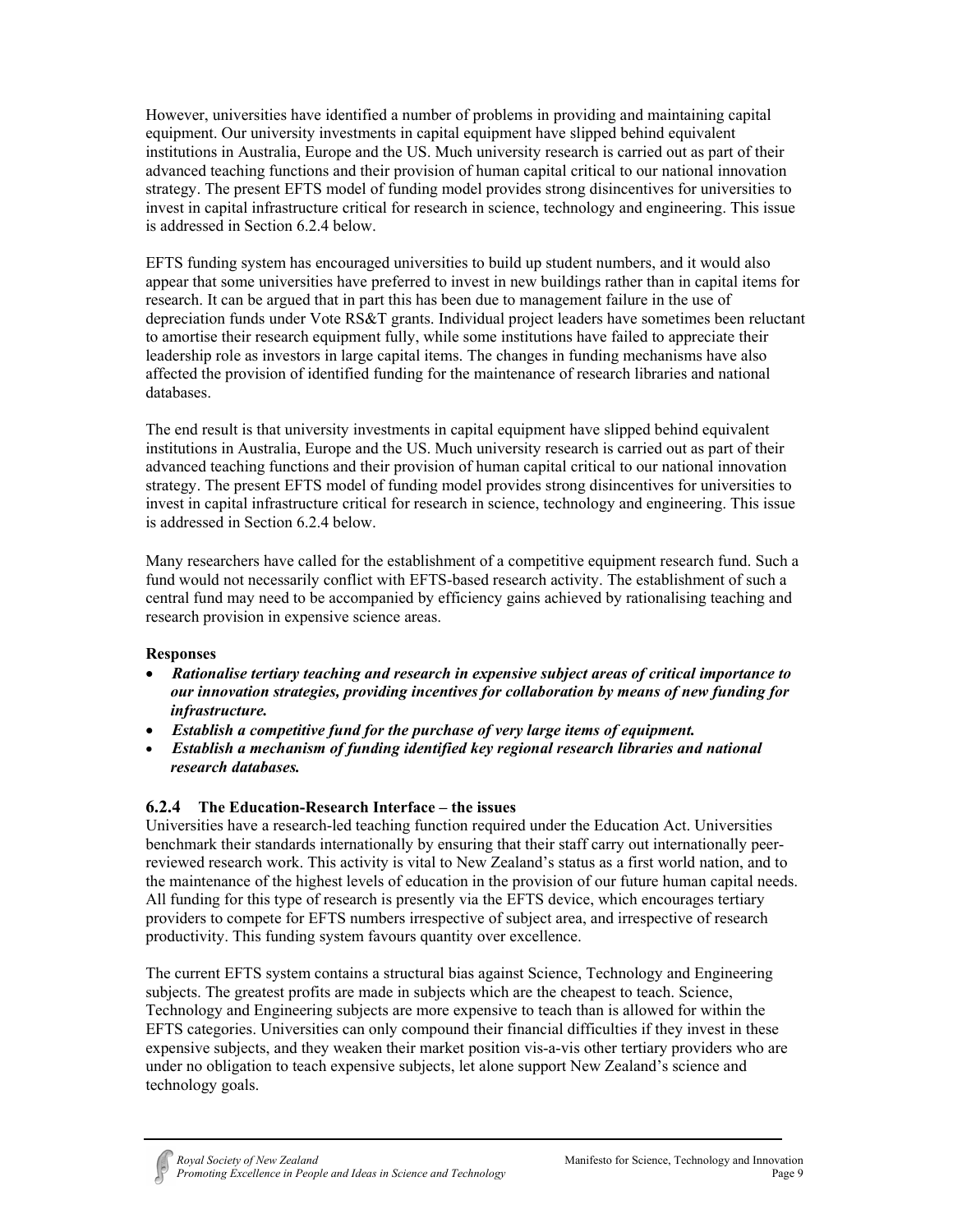Previously these subject relativity distortions has been compensated for by internal reallocating of funding, but as university finances have been squeezed this is no longer occurring. At the same time as the demand for R,S and T graduates is increasing, universities are cutting back on the resources that can meet the need.

## **Response**

*Reform EFTS funding to meet more clearly the cost of Science and Engineering education.* 

# **6.3 THE LONGER TERM**

## **6.3.1 Government Goals**

We believe it is essential to restore expenditure on public good research and technology to 0.8% of GDP by  $2010<sup>3</sup>$  The 10-year timetable must be regarded as a maximum and 0.8% as a minimum. Nevertheless, many of the gaps highlighted in this document can be filled by inexpensive or even fiscally neutral programmes. Some gaps can be filled immediately by re-prioritising resources already in the system, and many can be filled by targeting new money as it becomes available.

The OECD average government expenditure on R&D is about 0.7% of GDP, falling from a high of almost 1% in 1986. However, this reduction in the proportion of GDP spent on government funded R&D is due to the GDP in many OECD countries rising faster than the expenditure on R&D. In contrast the reduction in government funded  $R&D$  in NZ is due to a reduction in the expenditure on R&D. Another factor that needs to be taken into account in making these comparisons is that the simple OECD statistics do not reflect the degree of government assistance to industry through government grants to industry, research contracts, tax subsidies and selective procurement policies. In many OECD countries this type of government support has the effects of significantly increasing BERD over the level spent by the business only. The 0.7% OECD average is therefore a misleading indicator of the total government R&D support.

To increase the per capita level of investment to match that of Australia, New Zealand would need to increase Government R&D to some 1.3% of GDP. Any additional investment should be directed to wealth generation, both short and long-term, with the aim of encouraging new knowledge-based exports.

# **6.3.2 Planning Horizons In R,S&T**

 $\overline{a}$ 

Because of the long tertiary training and postgraduate periods for science and engineering, in order for an individual to make a genuine contribution to knowledge; and because of the generally extended time required to go from a new discovery through to a marketable product, planning horizons in research, science and technology have to be measured in decades.

The number of scientists today is related to the choices of secondary school pupils a decade ago. A new compound with possible pharmaceutical applications will require 15 years before the drug is commonly available. This is not the case in all areas, a new software concept can be commercialised within months, a new electronic product within a year or so, however, these are the exception not the norm.

This is the reality that drives the need for long-term planning and support if the benefits of any investment in research, science and technology are to be realised.

 $3$  During the 1980s, the size of the total public good science envelope decreased from 0.8% of GDP in 1981, to 0.5-0.6% and has remained more-or-less static to the present day. Recently, Governments have restated the target of 0.8% of GDP by 2010, and the Government has confirmed its commitment to meeting this target. New investment in the Marsden Fund, Medical research, NERF and education scholarships, has been made, but the total remains at some 0.6% of GDP, which implies that funding of the other output classes has not kept up with inflation or growth in GDP.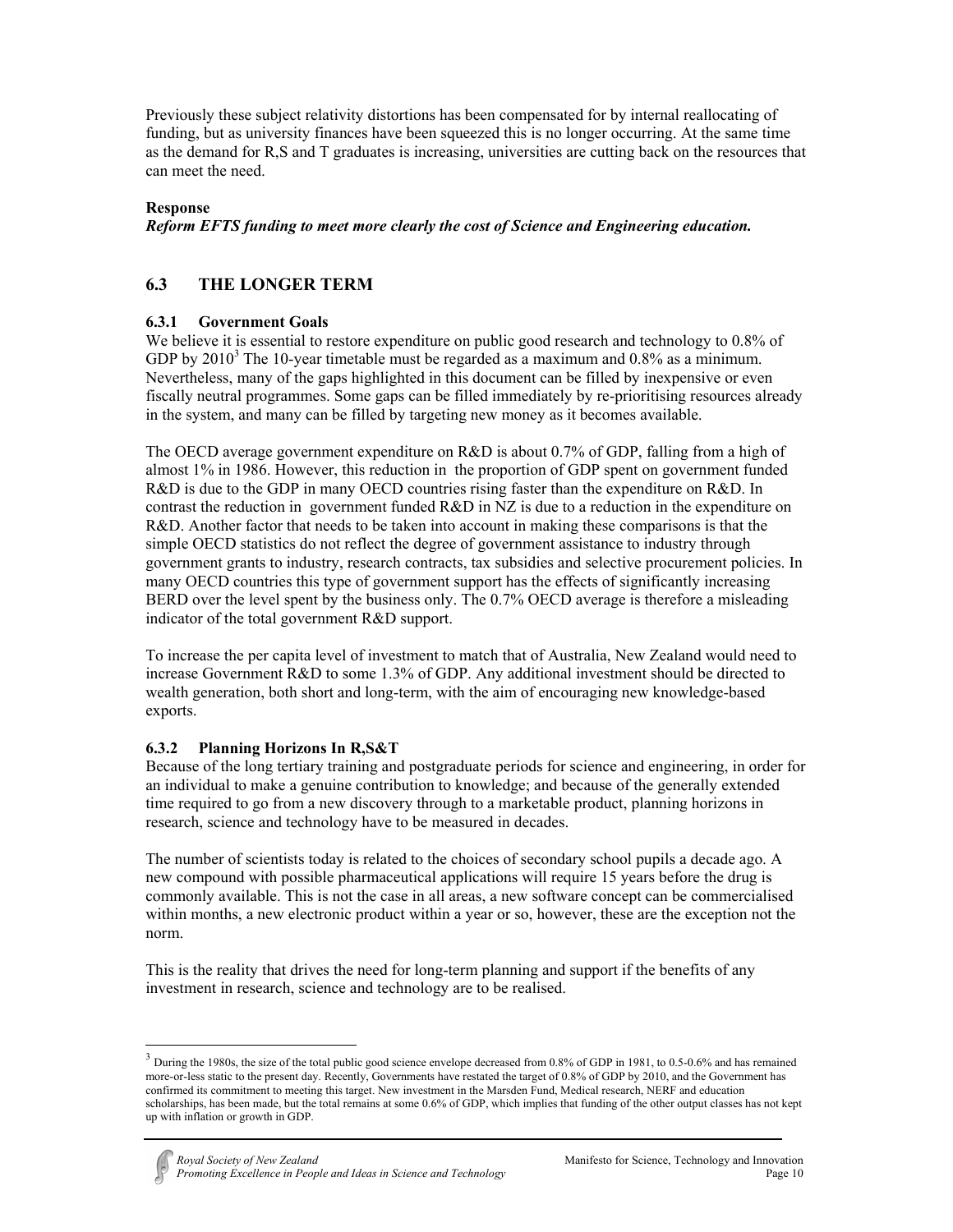New Zealand science has shifted from a period of no apparent change for decades to one of continual change as a new funding and provider structures attempt to meet conflicting requirements. This is not likely to return the maximum possible benefits to New Zealand. A higher level of stability of funding to allow individuals and institutions to plan their careers and management programs is required, together with a higher level of accountability to ensure that the confidence of the investor is maintained.

A further need for a long-term planning horizon is that the limited resources available to New Zealand must be invested wisely in order to maximise the return to society. Even the USA now admits to being unable to fund all areas of science! There has been little willingness to change New Zealand's historical pattern of relatively heavily funded R&D in the commodity, environmental and resources areas, and as a result the high growth areas of electronics, computing, software development and biotechnology now need a significant portion of new funding. New Zealand has not benefited from the last decade's global boom in these areas to the degree that it might have done, partly because of government under-funding of public sector R&D in these areas. Unquestionably Government support is needed for new research programmes which can help grow the contribution they can make to future economic development. But the publicly funded RS&T sector alone cannot achieve the development that is required.

The Foresight process gave some indications of future needs and opportunities but in attempting to solve all of society's needs lost its focus on the science and technology planning requirements. New Zealand needs a rolling 10-year programme identifying the areas of RS&T which will deliver wealth a decade away. The plan must identify what investment will be needed in the tertiary sector, the CRIs and in the form of industry support over a 10-year planning horizon. It must have enough stability for career and infrastructure planning, and enough flexibility to accommodate the inevitable opportunities that will arise from time to time.

# **6.3.3 An Evidence-Base For Policy**

All areas of public policy require adequate evidence-bases before they are formulated, and as benchmarks for monitoring and evaluation. Much of the basic and applied research in the health, social, economic and environmental domains will be of this form.

Normally this evidence-base will be derived from research, and frequently this research will not be wealth generating. Thus funding and support for it will have to come from Government or from the co-operative sector; it is unlikely that a great deal of support will be derived directly from the private sector. The present under-funding of the research-based social sciences means that New Zealand is missing out on the opportunity to ensure that Government policy is soundly based.

Such research support will not constitute a net fiscal burden on Government if it forms a baseline for effective policy with a positive impact on society, population, economy or environment. Effective policy will be more cost efficient and allow Government to avoid policies that are likely to have negative impacts. Finally, there is the potential for the generation of intellectual property that has commercial value.